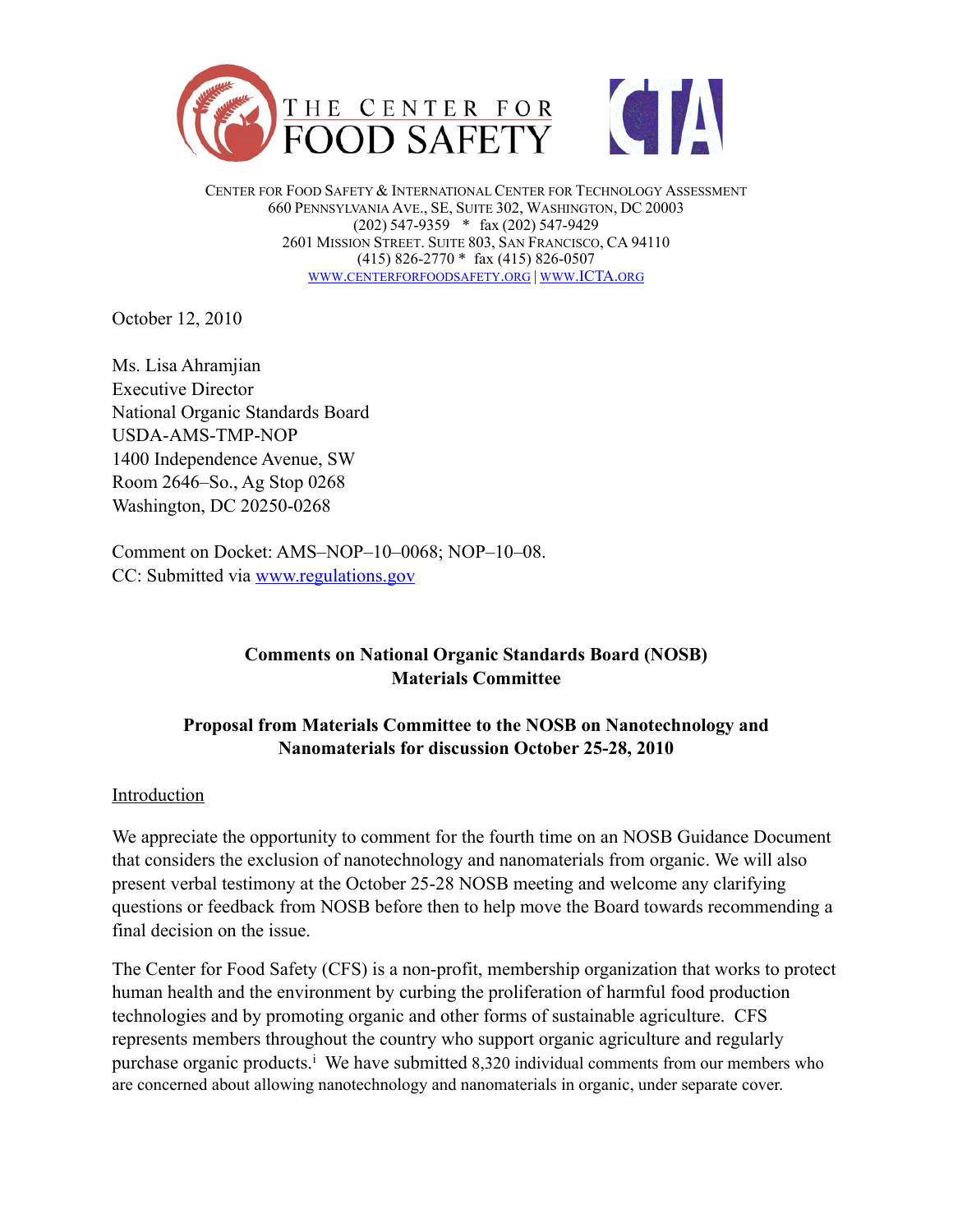With regard to nanotechnology, CFS and its sister non-profit, the International Center for Technology Assessment (ICTA), have both worked on this issue for some time. ICTA is dedicated to providing the public with full assessments and analyses of technological impacts on society. ICTA has a specific project on nanotechnology, *NanoAction*, [ii](#page-5-1) through which we coordinate campaigns and represent our members. ICTA has filed two ground-breaking legal petitions on the human health and environmental risks of nanotechnology on behalf of a coalition of public interest organizations, one with FDA in 2006 and one with EPA in 2008[.iii](#page-5-2) These petitions request that those agencies use their existing authorities to address the issues created by the rapid commercialization of nanomaterials in various sectors under their respective jurisdictions. These documents and their supporting administrative records provide a wealth of information on this topic that NOSB might find helpful in its process. We are heartened by some of the suggestions from the Materials Committee, but let us start with the most problematic.

I. THE PROPOSED SYMPOSIUM ON NANOTECHNOLOGY IS AN UNNECESSARY AND DANGEROUS DELAY IN PROTECTING ORGANIC INTEGRITY. EVEN IF A NANOTECHNOLOGY SYMPOSIUM IS HELD IN THE FUTURE, AN IMMEDIATE DECISION MUST BE MADE TO PROHIBIT NANOTECHNOLOGY AND NANOMATERIALS AS A CLASS.

The National Organic Standards Board (NOSB) Materials Committee recommendation on nanotechnology is, in effect, a proposal for the NOSB to impose a moratorium on making any concrete decisions with respect to the use of nanotechnologies in organic. It seems contradictory to, again, delay voting on nano, particularly given the Committees' direct acknowledgement of "overwhelming agreement within the organic industry to prohibit nanotechnology in organic production and processing," in the introductory paragraph of its Guidance Document – *Engineered Nanotechnology in Organic Production, Processing and Packaging.* 

CFS disagrees with the Material's Committee recommendation to delay making a decision to prohibit nanotechnologies and nanomaterials in organic despite clear evidence that nanotech contravenes the principles of organic. This failure to act threatens the integrity of the organic standard and undermines consumer confidence in organic and the USDA organic seal. Moreover, CFS and others in the organic community believe NOSB has received more than enough scientific, policy and public input to prohibit nanotechnology now, and to not put off making a decision until an undetermined future time, when a different and less informed Board will then assume responsibility.

As is the case with genetic engineering, irradiation and sewage sludge, the public has spoken loud and clear that it does not support the use of nanotechnologies or nanomaterials in organic. CFS believes that precautionary action must be taken on nanomaterials and nanotechnologies due to the known risks to human health and environmental systems. These risks include the potential of nanoparticles to cross biological membranes, cell, tissues, and organs more readily than larger particles. Some nanomaterials may penetrate intact skin and gain access to systemic circulation. When ingested, nanomaterials may pass through the gut wall and into the blood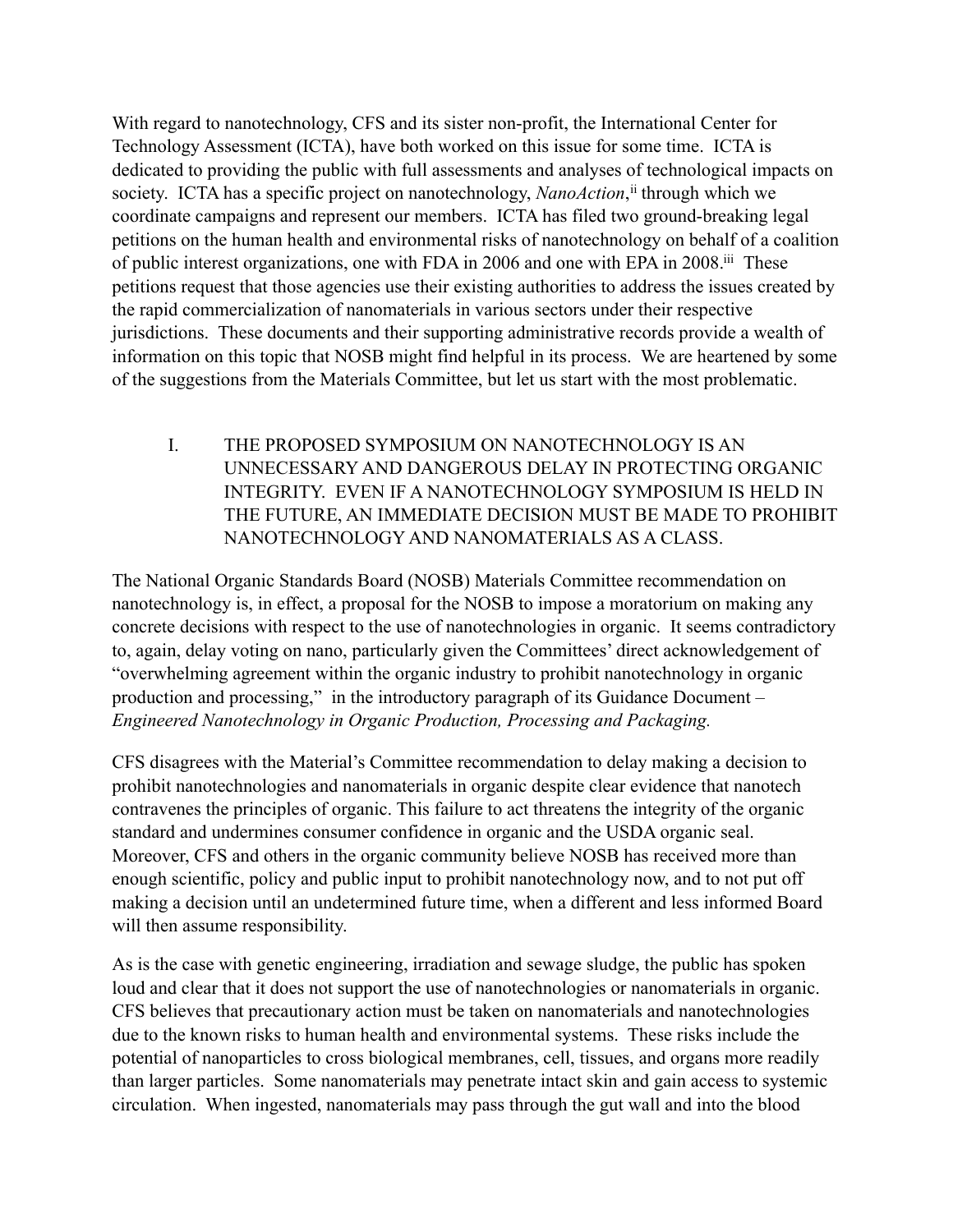circulation and when inhaled, they can go from the lungs into the blood system. Once in the blood stream, nanomaterials can circulate throughout the entire body and lodge in organs and tissues including the brain, liver, heart, kidneys, spleen, bone marrow, and nervous system. Inside cells, they may interfere with normal cellular function, cause oxidative damage and even cell death. In the face of these real threats, we urge the Board to not leave open the possibility of allowing the petitioning of nanomaterials on a case-by-case basis and to specifically take that option off the table. This is more consistent with the ethos of the organic standard and the "overwhelming" demands of the organic community.

Failure to clearly and expressly prohibit nanotech undermines the credibility and authenticity of US organic products in the international marketplace. As the Board is undoubtedly aware, the UK and Canada already prohibit nanotechnology from being used in organics. The European Parliament also voted recently to recommend that the European Commission prohibit nanomaterials in *all* food, not just organic<sup>iv</sup> The USDA Organic Standard should be the world's best and leading standard and we should not allow our government to fall behind its counterparts in other countries in taking the lead to protect organic integrity, worldwide. NOSB's proposal to pass the buck here certainly does not fulfill that ideal or the public expectation that the U.S. organic standard is the international gold standard for organic production systems.

If NOSB votes to proceed with hosting the nano symposium to clarify what it still perceives as outstanding issues warranting further examination, then we urge the Board to ensure that the public interest community and independent scientific positions are given full and equal voice at such a meeting. The Committee recommendation is unclear regarding whether or not it supports the allowance of nanomaterials to be petitioned for inclusion on the National List of Prohibited Substances (NL) in the interim. We urge the NOSB to *not* allow petitioning of nanomaterials and, instead, to recommend that nanomaterials are explicitly prohibited and, therefore, cannot be petitioned for inclusion on the NL during the interim period prior to the symposium. Nanotechnology is antithetical to the letter and spirit of the Organic Foods Production Act (OFPA) which governs all aspects of organic production and, therefore, it must be strictly prohibited under section 205.105, without any caveats or exceptions whatsoever.

## II. NANOMATERIALS SHOULD BE A PROHIBITED METHOD, NOT A SYNTHETIC THAT CAN BE PETITIONED ONTO THE NL.

We do not support allowing each and every nanomaterial to be petitioned for placement on the NL. In its proposal, the Material Committee suggests that in the future the NOSB should *potentially recommend a complete §205.105 prohibition, a §205.105 prohibition unless as provided in the NL, or a statement that these substance are synthetic and all the prohibitions regarding that policy would be in place.*

We believe that now, not sometime in the future, is the time for the NOSB to recommend a complete and clear prohibition on nanomaterials in organic food production and processing. Nanotechnology should be a prohibited method and substance for organics, just as genetic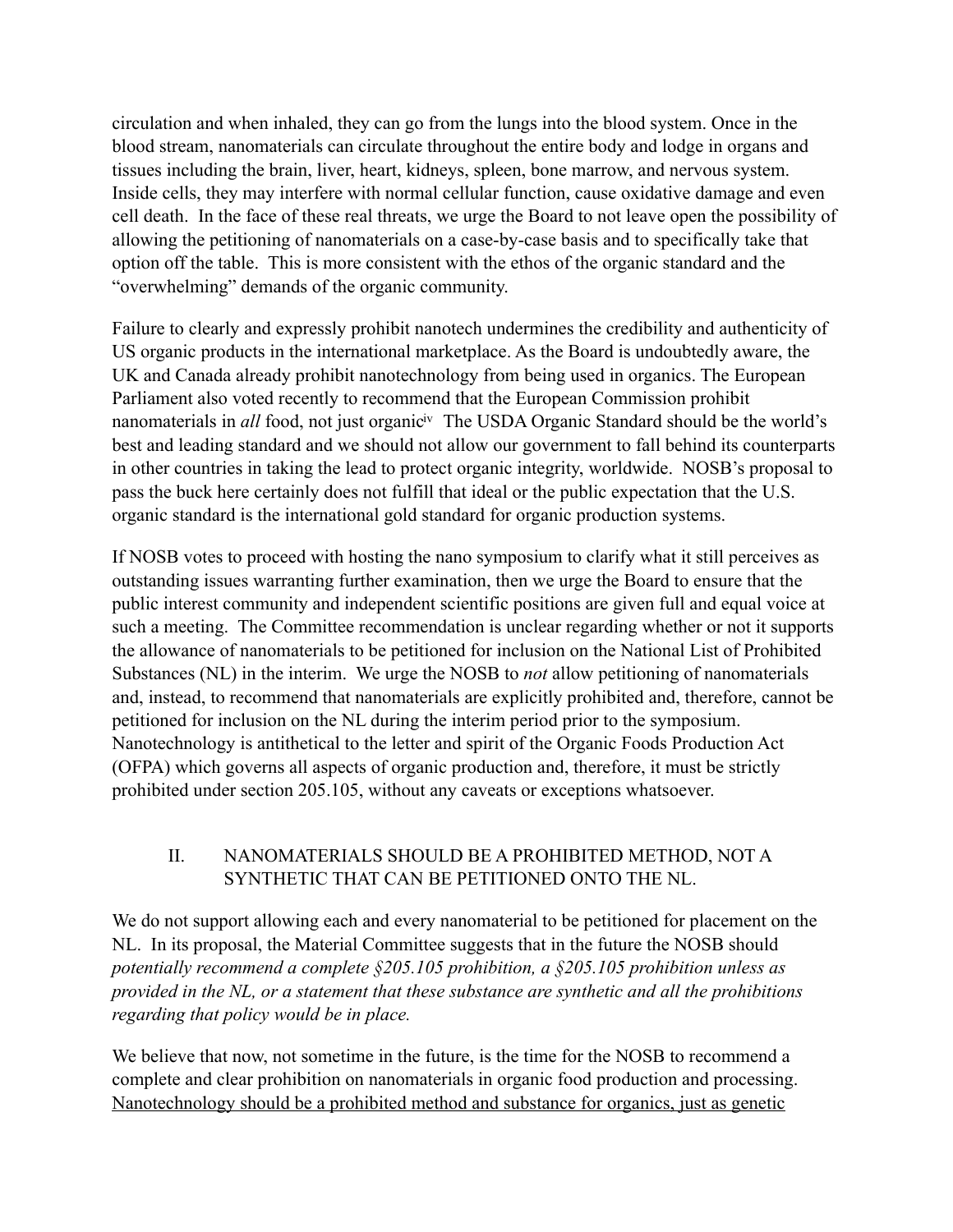engineering is a prohibited method and substance. Permitting nanochemicals to be petitioned for placement on the list would encourage companies to apply for exclusions to the prohibition of nano on a case-by-case basis and, fatally undermine the effectiveness of the prohibition.

Given the fact that there are now hundreds of nanochemicals in commerce, many of which are minor variations of other nanochemicals with only different particle sizes or admixture with other chemicals, allowing petitions for consideration on the NL could become a nightmare for the NOSB. It would bog down the already over-burdened Board with additional reams of paperwork, taking up valuable Board time and resources only to reach the same conclusion that nano is incompatible with organic systems of production. As we have discussed at length in our numerous comments previously submitted to the Board, proponents of the integrity of the standard would have to remain ever vigilant in challenging such pollutions of the standard. It would set up a never-ending battlefield. Eventually the public would lose confidence in the standard. Moreover, it contradicts the NOSB's own observation that the organic industry overwhelmingly opposes the use of nano in organic.

## III. DEFINITION OF NANOMATERIALS

We support NOSB's proposed definition of *engineered nanomaterials* as "substances deliberately designed, engineered and produced by human activity to be in the nanoscale range (approx 1-300 nm) because of the very specific properties or compositions (e.g. shape, surface properties, or chemistry) that result only in that nanoscale." We also support excluding traditional food processing techniques from the nano definition such as milling, churning, freezing and homogenization as well as excluding naturally occurring particles at the nanoscale. Naturallyoccurring nanoparticles, such as salt nanocrystals found in the ocean or carbon nanoparticles emitted from fire, are very different from nanoparticles that are deliberately engineered or manufactured. Nature makes them as nature intended, in the natural environment. These naturally-occurring nanoparticles that are neither manufactured, artificially synthesized or deliberately engineered, should be omitted from the definition of nanoparticles under the organic rules. Inadvertently created nano-sized particles are not the same as deliberately engineering nanoparticles designed to take advantage of novel properties such as increased conductivity and elasticity; greater strength, mobility, and color; and increased reactivity and toxicity.

We note that there are other definitions of nanotechnology, but believe that the 300nm range provides significant protections for human and animal health as 300m is just larger than the largest sized product that has been shown to experimentally cross animal cell walls. Please review our April 2010 comments for a longer discussion of this point. Some major authorities, including the Food and Drug Administration, are now using 1000nm as their cut off for nanomaterials<sup>v</sup>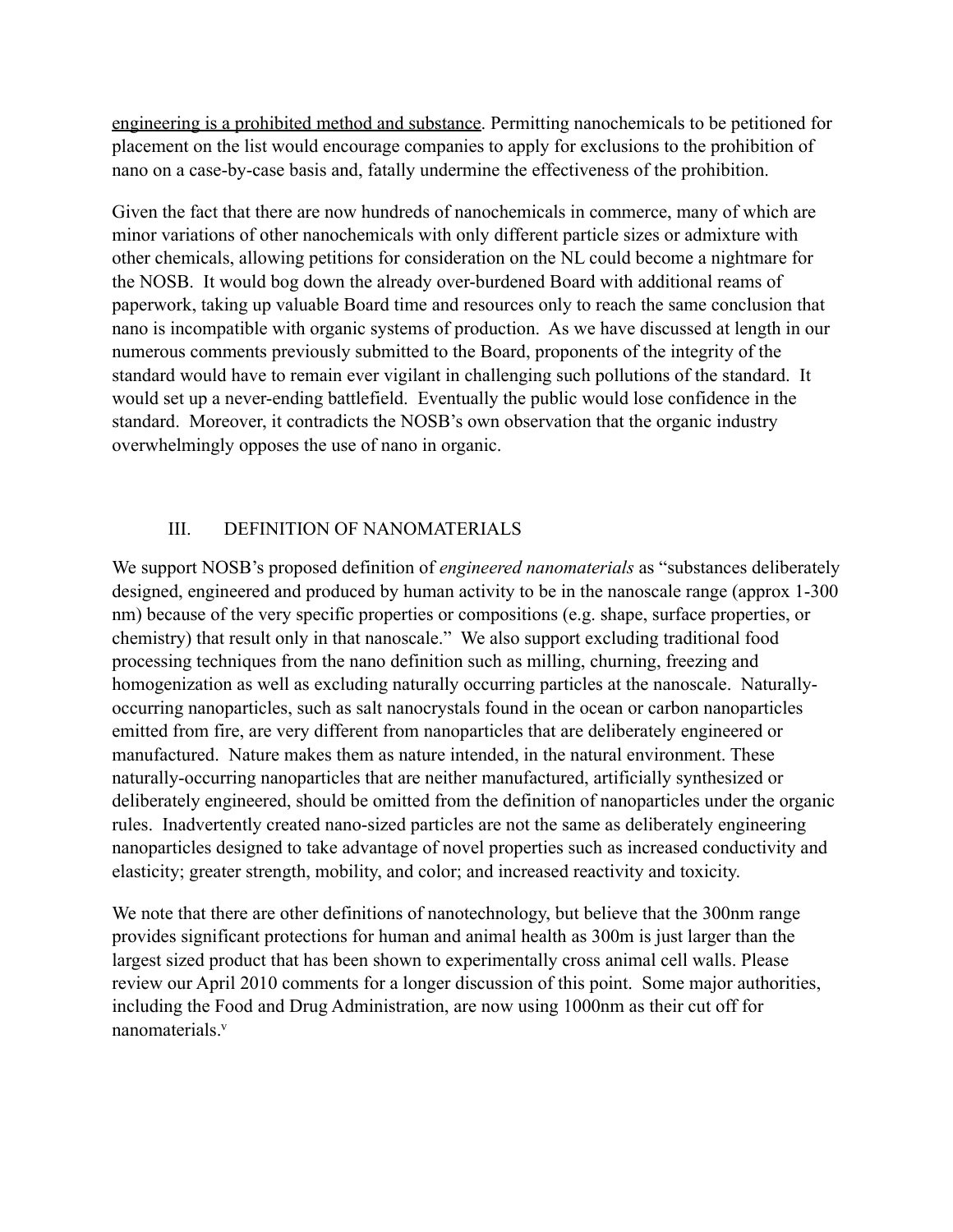## IV. FOOD PACKAGING AND FOOD CONTACT SUBSTANCES NEED TO BE ORGANIC, TOO.

We support the recommendation that the NOP w*ork with the NOSB to determine whether enforcement of restrictions in primary packaging and food contact surfaces is possible, practical, and legal.* This is an area where a meeting hosted by the NOP for other government agencies might prove productive. Nonetheless, the NOSB should make it clear to organic food producers and processors that it supports the exclusion of nanomaterials from the packaging of organic products and the prohibition of nanomaterials coming into contact with the surfaces of organic foods during processing and storage.

The NOSB recognizes that the use of nano substances in primary food packaging and food contact substances will be a source of concern for organic consumers. Indeed, packaging and food contact surfaces are two of the major product categories related to food where nanotechnologies, especially anti-microbials like nano-silver are currently being deployed. Indeed, many of the hundreds of nano-silver products we cited in our 2008 petition to the EPA asking that untested nano-silver anti-microbials be taken off the market were used in food packaging and food contact substances.<sup>vi</sup> This may be an area where the NOP needs to cooperate with other agencies, like the FDA, which regulates food contact substances, and the EPA, which regulates anti-microbial substances. However, the NOSB should insist that nanomaterials that can migrate into food should not contact organic food. Indeed, the NOP and the NOSB should be in the forefront of asking why these technologies and products known to cause health risks are being used with any food. The NOSB should help the food industry understand that these technologies may not be needed at all. Infusing plastic bags with nano-silver, so that spinach can be shipped across the continent with an undetermined shelf-life, is not what organic consumers want. Organic consumers want fresh food produced in a manner that positively supports public health and the environment. They do not want another scandal like the one associated with the use of the endocrine disruptor, BPA, which was routinely used in plastic liners of canned food and in drinking water bottles.

# V. CONCLUSION

We look forward to continuing to work with the National Organic Standards Board (NOSB) as it completes its work on formulating recommendations with respect to nanotechnology and nanomaterials standards to the National Organic Program (NOP). We urge you to immediately adopt the decision that the organic sector overwhelming supports: a prohibition of nano to protect organic integrity, human health, the environment, and expanding organic markets. Please feel free to contact us if you have any clarifying questions or feedback prior to the upcoming NOSB meeting in Madison, WI.